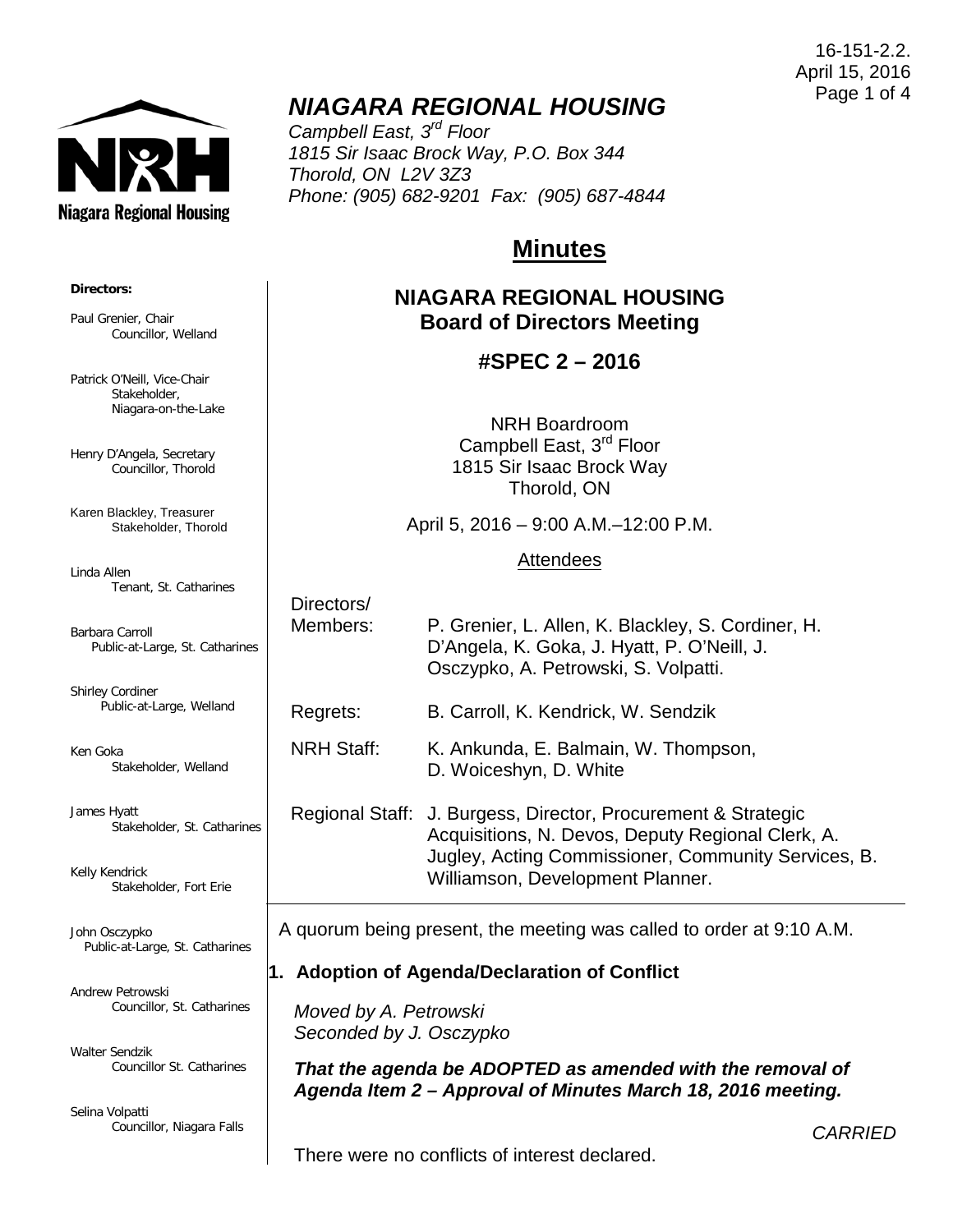#### **2. Approval of Minutes**

2.1. Minutes of the March 18, 2016 Meeting

The minutes of the March 18, 2016 meeting will be considered at an upcoming regular meeting of the Niagara Regional Housing Board of Directors.

#### **3. Selection of Priority Community for the next NRH Build based on a Deep Needs Analysis** – Report SPEC 2-2016-3

Kamba Ankunda, Affordable Housing Analyst, provided a presentation respecting Affordable Housing Needs Analysis – Briefing to NRH Board of Directors. Topics of the presentation included:

- Facts (variables) analysed
- Population growth
- Population projections by municipality
- Affordable housing wait times
- Housing wait times by households
- Applicants by bedroom size
- Current address of eligible housing applicants
- Distribution of affordable housing by HP and NRH (includes market)
- Comparing applicants current address to available units (NRH/HP combined including market)
- Household incomes
- Land costs
- Benefits of NRH owned affordable housing

*Moved by H. D'Angela Seconded by J. Osczypko*

#### *1. That the Niagara Regional Housing Board of Directors RECEIVES Report SPEC-2016-2-3 for information.*

- *2. That the Niagara Regional Housing Board of Directors PRIORITIZES non-senior housing for the next NRH build.*
- *3. That the Niagara Regional Housing Board of Directors AGREES UPON and PRIORITIZES two priority communities to be determined after review of this report and further, that the Board PASS a motion to formalize the priority communities for future affordable housing development; and,*
- *4. That the Cities of St. Catharines and Thorold BE IDENTIFIED as two of the priority communities.*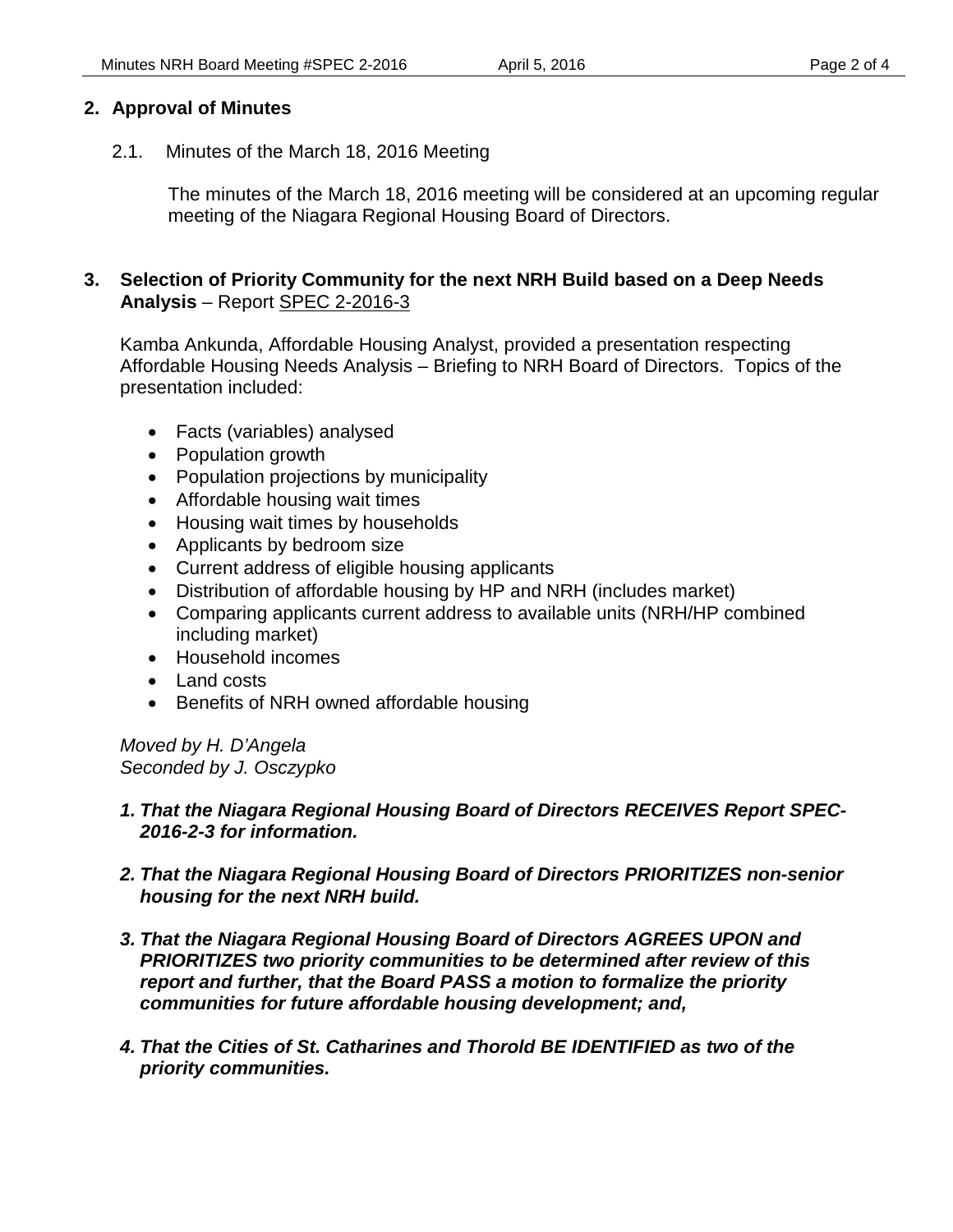Upon a request, the clauses of the motion were considered separately.

The Chair called the vote on Clause 1 and declared it

*CARRIED.*

*CARRIED.*

The Chair called the vote on Clause 2 and declared it

The Chair called the vote on Clause 3 and declared it

*CARRIED.*

A recorded vote was requested on Clause 4. The members voted as follows:

Voting For the Motion (9): L. Allen, K. Blackley, S. Cordiner, H. D'Angela, K. Goka, P. Grenier, J. Hyatt, P. O'Neill, J. Osczypko.

Voting Against the Motion (1): S. Volpatti.

The Chair declared it

*CARRIED.*

#### **4. Closed Session**

The Board did not resolve into Closed Session.

**Selection Criteria Framework to Support Future Affordable Housing developments**  - Report SPEC 2-2016-4

*Moved by J. Hyatt Seconded by K. Blackley*

- *1. That the Niagara Regional Housing Board of Directors RECEIVES Report SPEC-2016-2-4 for information;*
- *2. That the Niagara Regional Housing Board of Directors APPROVES the Site/Location Selection Weighing Criteria (Appendix A as amended) developed by the Site Selection/Development Committee;*
- *3. That the ratio between the two evaluation categories be 70 for technical and 30 for quality of life; and,*
- *4. That the cost evaluation out of 100% will be added to the total of the technical and quality of life score.*